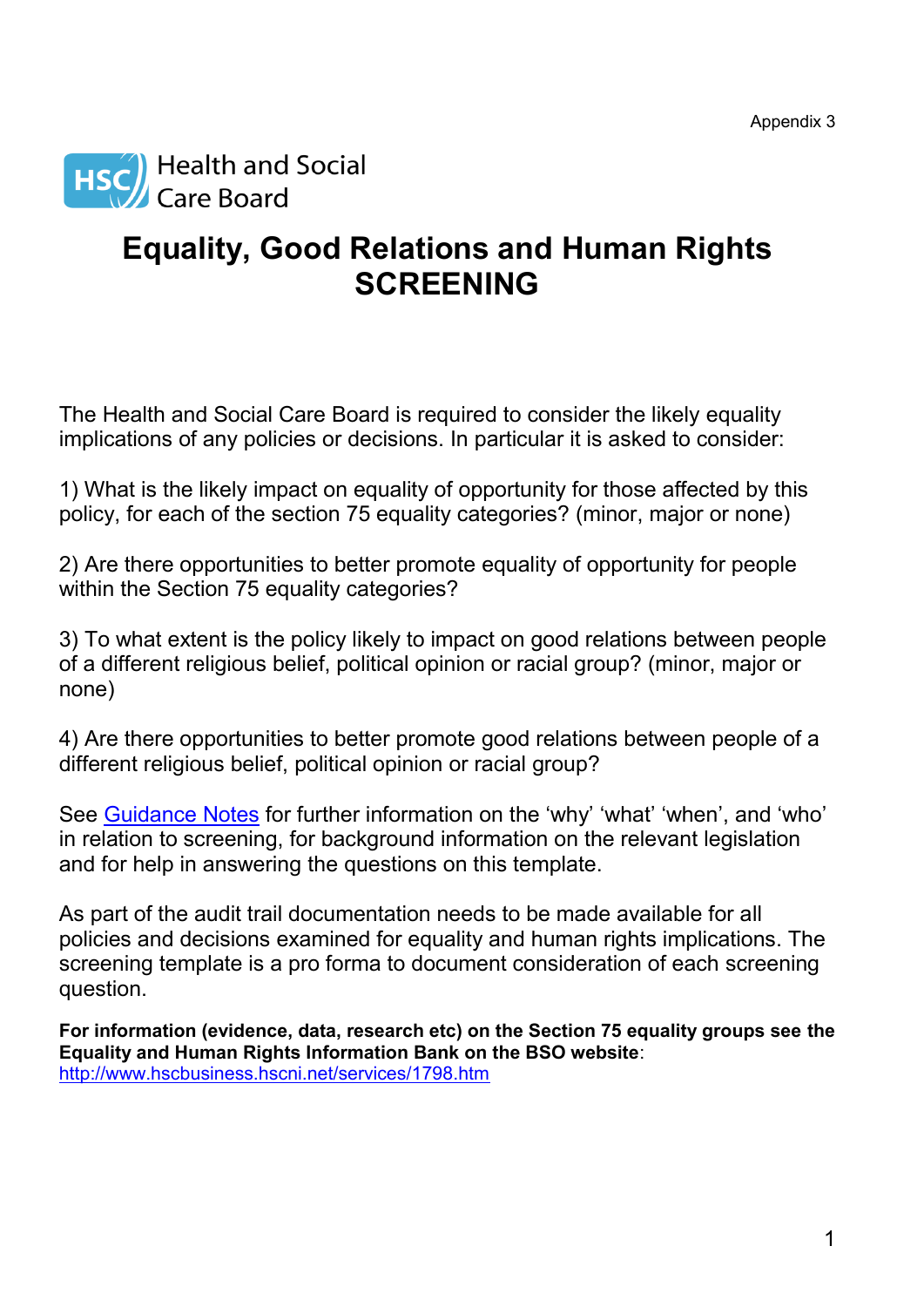

# **Equality, Good Relations and Human Rights SCREENING TEMPLATE**

## **(1) INFORMATION ABOUT THE POLICY OR DECISION**

## **1.1 Title of policy or decision**

PROCESS FOR DEVELOPING PRESCRIBING GUIDANCE AND FORMULARY CHAPTERS

## **1.2 Description of policy or decision**

## **What is it trying to achieve? (aims and objectives)**

The Health and Social Care Board is responsible for commissioning of medicines across the HSC. The DHSSPS requested in 2011, that the Board establish a formulary of medicines for first and second line choice of treatment to be used across the HSC. A process was drafted, consulted upon and established in 2011/12 and since then the NI Formulary was established.

## **How will this be achieved? (key elements)**

Having implemented the process for three years, a number of changes to the process have been proposed to improve the management of the formulary process. These changes include:

- allowing greater flexibility in respect of the biannual review of formulary chapters (extending this time scale)
- allowing additional information sources in line with NICE good practice

**What are the key constraints? (for example financial, legislative or other)** The NI Formulary is not a mandatory formulary – there is latitude for practitioners to prescribe medicines outside of the formulary in response to clinical need.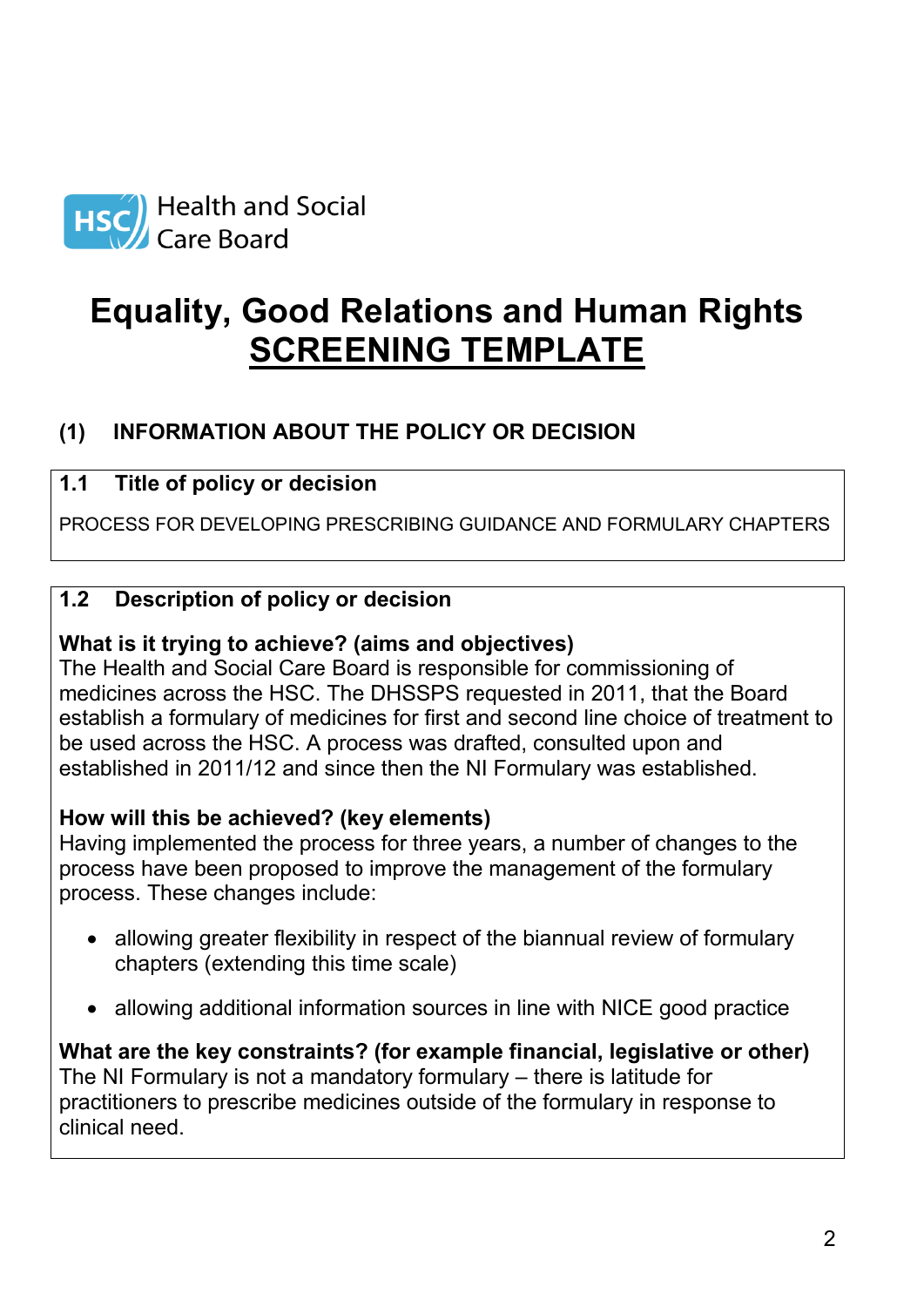## **1.3 Main stakeholders affected (internal and external)**

**For example staff, actual or potential service users, other public sector organisations, voluntary and community groups, trade unions or professional organisations or private sector organisations or others**

- All prescribers (both medical and non-medical)
- All pharmacists
- The entire population of NI given that everyone will have a medicine prescribed

## **1.4 Other policies or decisions with a bearing on this policy or decision**

- **what are they?**
- **who owns them?**
	- HPSS Order (Northern Ireland) 1972
	- The Reform Act
	- General Pharmaceutical Services Regulations (Northern Ireland) 1997
	- General Medical Services Regulations (Northern Ireland) 2004
	- HSCB Standing orders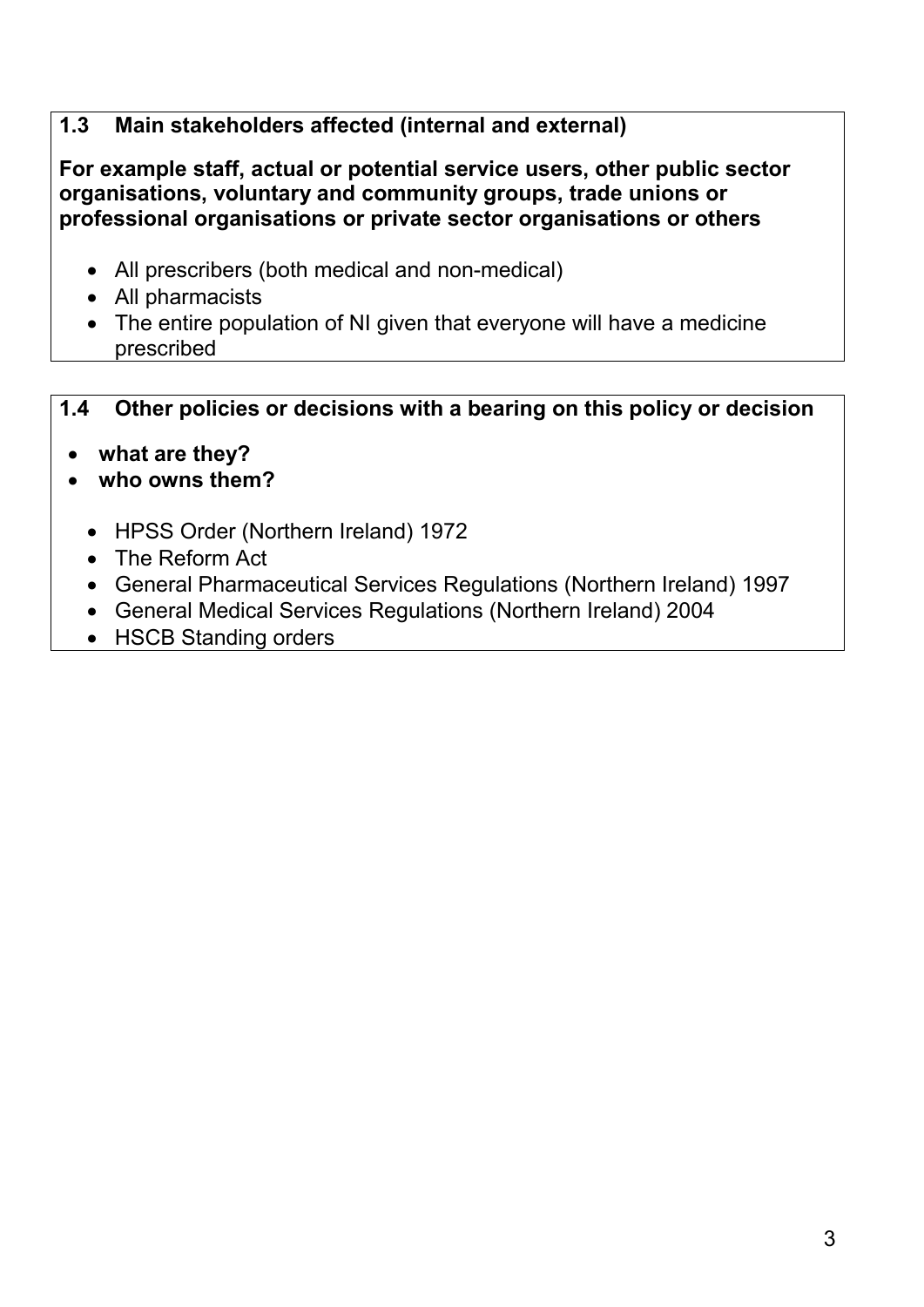## **(2) CONSIDERATION OF EQUALITY AND GOOD RELATIONS ISSUES AND EVIDENCE USED**

**2.1 Data Gathering**

**What information did you use to inform this equality screening? For example previous consultations, statistics, research, Equality Impact Assessments (EQIAs), complaints. Provide details of how you involved stakeholders, views of colleagues, service users, staff side or other stakeholders.**

- HSCB Standing Orders
- Business Services Organisation / NISRA information
- Pharmaceutical Society of NI statistics on the pharmacy profession

#### **2.2 Quantitative Data**

**Who is affected by the policy or decision? Please provide a statistical profile. Note if policy affects both staff and service users, please provide profile for both.**

| <b>Category</b> | What is the makeup of the affected group? (%) Are there any<br>issue or problems? For example, a lower uptake that needs to<br>be addressed or greater involvement of a particular group? |
|-----------------|-------------------------------------------------------------------------------------------------------------------------------------------------------------------------------------------|
| Gender          | Potential Users receiving medicines as a result of the NI<br>Formulary:                                                                                                                   |
|                 | The population of Northern Ireland on Census Day 2011 was<br>1,810,900<br>Males 887,300 (49%)<br>Females 923,500 (51%)                                                                    |
|                 | There is a higher level of disability among adult females (23%)<br>compared to adult males (19%). Girls (4%) are less likely to be<br>disabled than boys (8%).                            |
|                 | <b>Pharmacy profession:</b><br>67% of pharmacists registered with the PSNI are Female,<br>33% of pharmacists registered with the PSNI are Male                                            |
|                 | There are no breakdowns available for potential prescribers                                                                                                                               |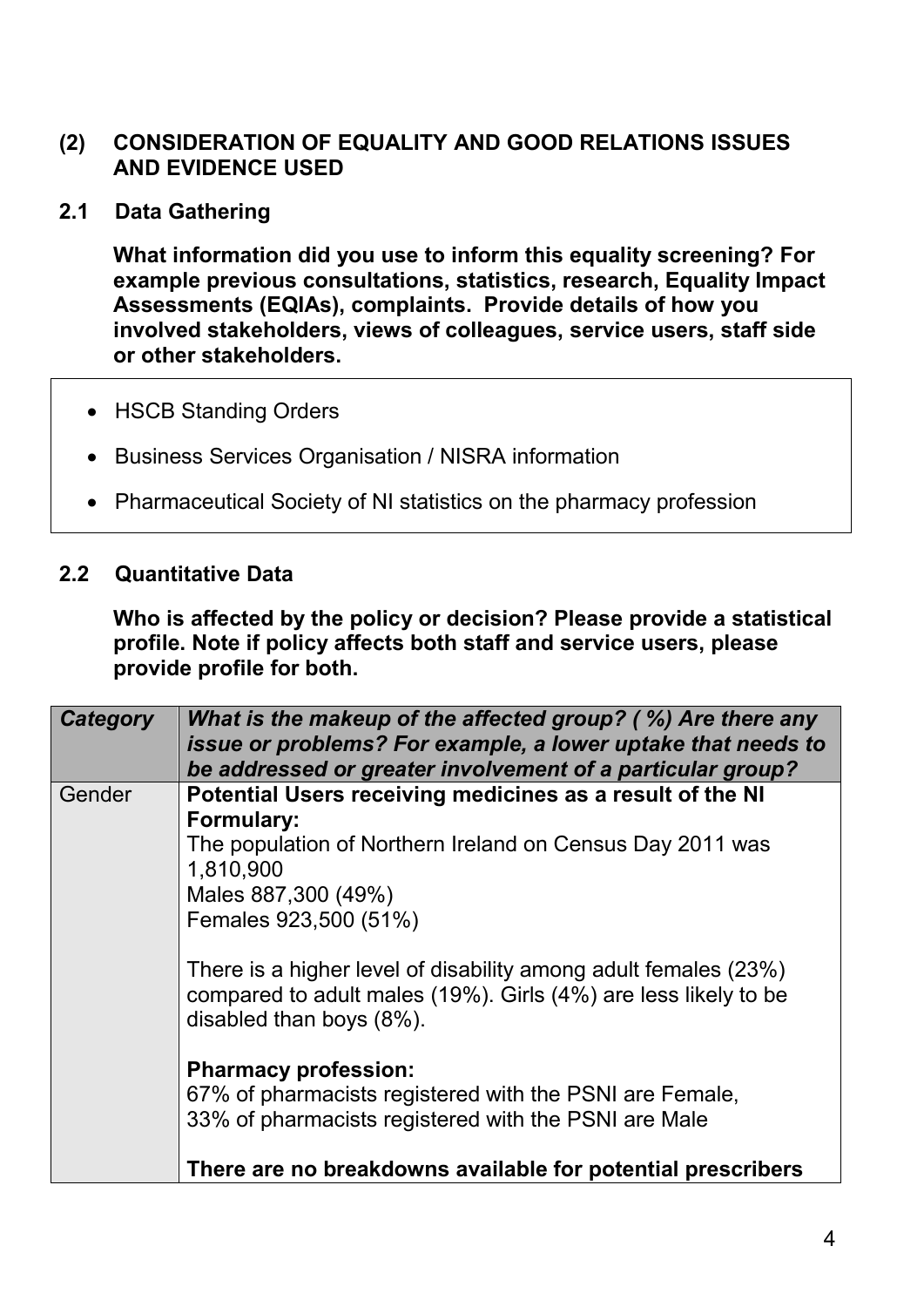|          | from the NI formulary                                                                                            |                                                            |  |
|----------|------------------------------------------------------------------------------------------------------------------|------------------------------------------------------------|--|
| Age      | Potential Users receiving medicines as a result of the NI                                                        |                                                            |  |
|          | <b>Formulary:</b>                                                                                                |                                                            |  |
|          | Children (under 16) 379,300 21%                                                                                  |                                                            |  |
|          | Working age (16-64) 1,043,600 65%                                                                                |                                                            |  |
|          | 65-84 233,997 13%                                                                                                |                                                            |  |
|          | 85+ 31,765 1.7%                                                                                                  |                                                            |  |
|          |                                                                                                                  |                                                            |  |
|          | <b>Pharmacy profession:</b><br>13% of pharmacists registered with the PSNI are aged under 25                     |                                                            |  |
|          |                                                                                                                  | 44% of pharmacists registered with the PSNI are aged 26-35 |  |
|          |                                                                                                                  | 24% of pharmacists registered with the PSNI are aged 36-45 |  |
|          |                                                                                                                  | 13% of pharmacists registered with the PSNI are aged 46-55 |  |
|          |                                                                                                                  | 4% of pharmacists registered with the PSNI are aged 56-65  |  |
|          |                                                                                                                  |                                                            |  |
|          | 2% of pharmacists registered with the PSNI are aged over 65                                                      |                                                            |  |
|          | There are no breakdowns available for potential prescribers                                                      |                                                            |  |
|          | from the NI formulary                                                                                            |                                                            |  |
| Religion | Potential Users receiving medicines as a result of the NI                                                        |                                                            |  |
|          | Formulary:                                                                                                       |                                                            |  |
|          | 41.6% of population from a Catholic background                                                                   |                                                            |  |
|          | 40.8% of population from Protestant and other Christian                                                          |                                                            |  |
|          | background                                                                                                       |                                                            |  |
|          | 17.6% of population from other religions, no religion or religion not                                            |                                                            |  |
|          | stated                                                                                                           |                                                            |  |
|          | (2011 Census data)                                                                                               |                                                            |  |
|          |                                                                                                                  |                                                            |  |
|          | Based on the 2011 Census data, the religious background of the<br>population of Northern Ireland was as follows: |                                                            |  |
|          |                                                                                                                  |                                                            |  |
|          | <b>Religion</b>                                                                                                  | % Population                                               |  |
|          | Catholic                                                                                                         | 40.76%                                                     |  |
|          | <b>Protestant (including</b>                                                                                     | 35.8%                                                      |  |
|          | Presbyterian, Church of                                                                                          |                                                            |  |
|          | Ireland, Methodist)                                                                                              |                                                            |  |
|          | <b>Other Christian Religions</b>                                                                                 | 5.76%                                                      |  |
|          | <b>Other Religions</b>                                                                                           | 0.82%                                                      |  |
|          | No Religion                                                                                                      | 10.11%                                                     |  |
|          | No Stated Religion                                                                                               | 6.75%                                                      |  |
|          | <b>Pharmacy profession:</b>                                                                                      |                                                            |  |
|          |                                                                                                                  |                                                            |  |
|          | 58% of pharmacists registered with the PSNI are Roman Catholic                                                   |                                                            |  |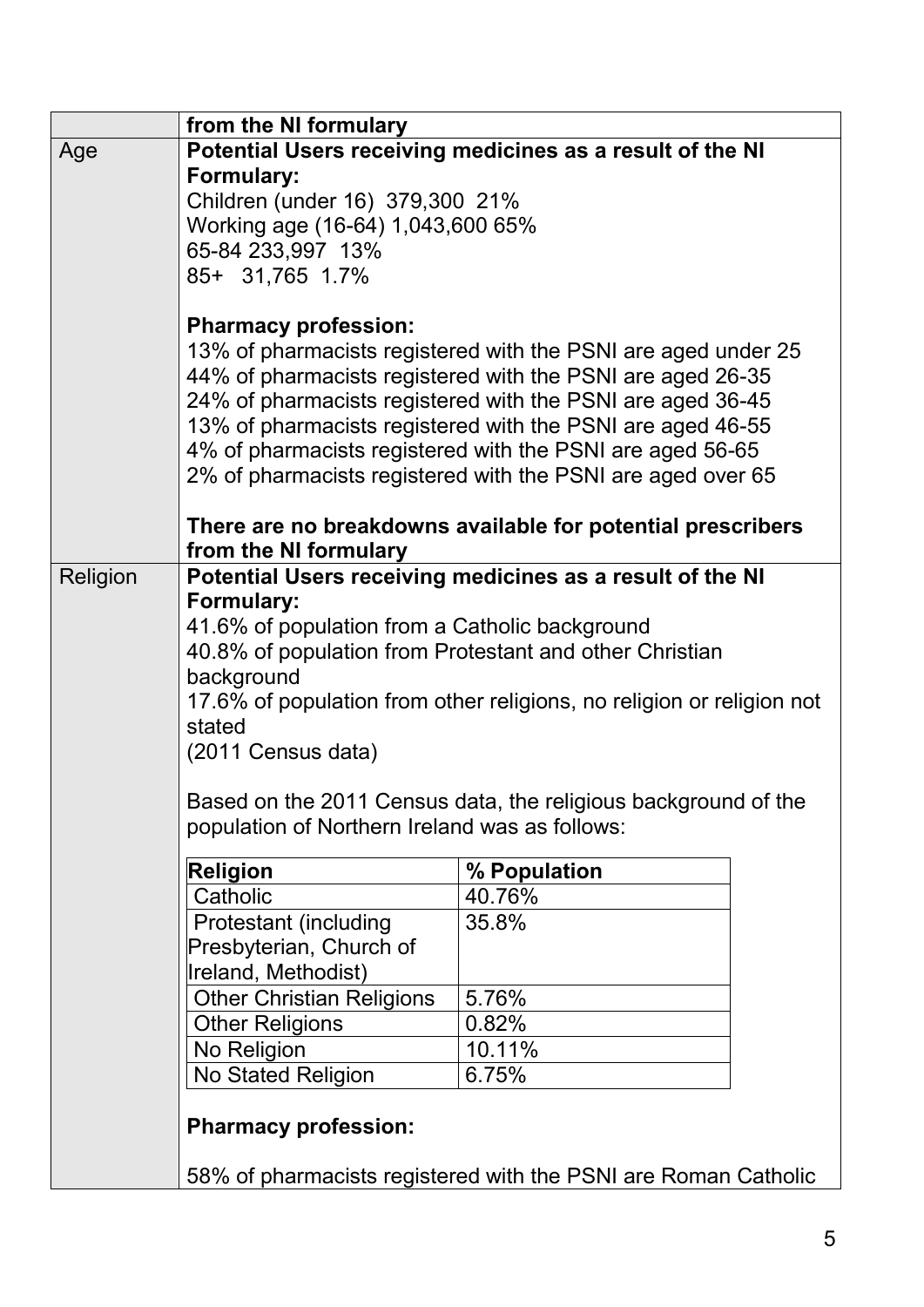|                  | 36% of pharmacists registered with the PSNI are other Christian                      |        |  |
|------------------|--------------------------------------------------------------------------------------|--------|--|
|                  | denominations                                                                        |        |  |
|                  | 0.2% of pharmacists registered with the PSNI are other Religious                     |        |  |
|                  | denominations<br>5.8% of pharmacists registered with the PSNI have no Religious      |        |  |
|                  | denomination                                                                         |        |  |
|                  |                                                                                      |        |  |
|                  | There are no breakdowns available for potential prescribers                          |        |  |
|                  | from the NI formulary                                                                |        |  |
| <b>Political</b> | Potential Users receiving medicines as a result of the NI                            |        |  |
| Opinion          | Formulary:                                                                           |        |  |
|                  | First preference votes per party in NI Assembly Elections 2011:                      |        |  |
|                  | <b>DUP</b><br>198,                                                                   |        |  |
|                  | 436                                                                                  |        |  |
|                  | Sinn Fein<br>178,222                                                                 |        |  |
|                  | <b>UUP</b><br>87,531                                                                 |        |  |
|                  | 94,286<br><b>SDLP</b>                                                                |        |  |
|                  | Alliance<br>50,875                                                                   |        |  |
|                  | 52,384<br>Other                                                                      |        |  |
|                  |                                                                                      |        |  |
|                  | Not available for any professional groups                                            |        |  |
| <b>Marital</b>   | Potential Users receiving medicines                                                  | 47.56% |  |
| <b>Status</b>    | as a result of the NI Formulary:                                                     |        |  |
|                  | Married                                                                              |        |  |
|                  | Single never married                                                                 | 36.14% |  |
|                  | Separated                                                                            | 3.98%  |  |
|                  | <b>Divorced</b>                                                                      | 5.45%  |  |
|                  | <b>Same Sex Civil Partnership</b>                                                    | 0.09%  |  |
|                  | Widowed or Surviving partner from                                                    | 6.78 % |  |
|                  | <b>SSCP</b>                                                                          |        |  |
|                  |                                                                                      |        |  |
|                  |                                                                                      |        |  |
|                  | <b>Pharmacy profession:</b>                                                          |        |  |
|                  | 59% of pharmacists registered with the PSNI are married                              |        |  |
|                  | 37% of pharmacists registered with the PSNI are single                               |        |  |
|                  | 4% of pharmacists registered with the PSNI are divorced,                             |        |  |
|                  | separated or widowed                                                                 |        |  |
|                  |                                                                                      |        |  |
|                  | There are no breakdowns available for potential prescribers<br>from the NI formulary |        |  |
| Dependent        | Potential Users receiving medicines as a result of the NI                            |        |  |
|                  |                                                                                      |        |  |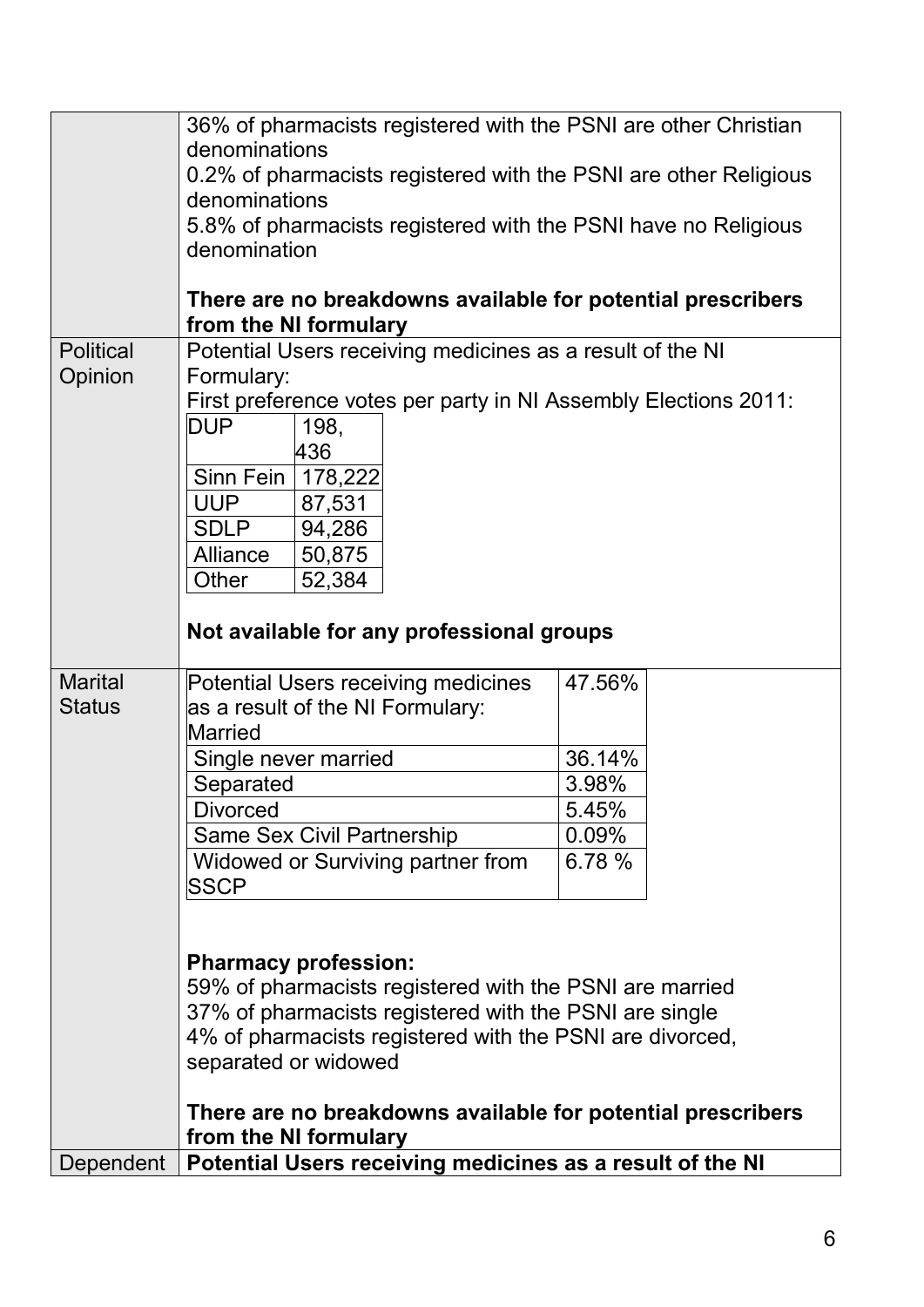| <b>Status</b>     | <b>Formulary:</b>                                                                    |
|-------------------|--------------------------------------------------------------------------------------|
|                   | In Northern Ireland there are approximately 92,000 lone parents                      |
|                   | with 150,000 children. 25% of all children are from one parent                       |
|                   | families, nearly half separated or divorced.                                         |
|                   | Based on information from Carers Northern Ireland, the following                     |
|                   | facts relate to carers:                                                              |
|                   | $\Box$ 1 in every 8 adults is a carer                                                |
|                   | There are approximately 214,000 carers in Northern Ireland                           |
|                   | Any one person has a 6.6% chance of becoming a carer in any                          |
|                   |                                                                                      |
|                   | year                                                                                 |
|                   | One quarter of all carers (26%) provide over 50 hours of care                        |
|                   | per week                                                                             |
|                   | People providing high levels of care are twice as likely to be                       |
|                   | permanently sick or disabled than the average person                                 |
|                   | $\Box$ Approximately 30,000 people in Northern Ireland care for more                 |
|                   | than one person                                                                      |
|                   | 64% of carers are women; 36% are men                                                 |
|                   |                                                                                      |
|                   | (http://www.carersuk.org/northernireland/news-ni/facts-and-figures)                  |
|                   |                                                                                      |
|                   |                                                                                      |
|                   | <b>Pharmacy profession:</b>                                                          |
|                   | 53% of pharmacists registered with the PSNI report having no                         |
|                   | dependants                                                                           |
|                   | 43% of pharmacists registered with the PSNI report having                            |
|                   | children                                                                             |
|                   | 2% of pharmacists registered with the PSNI report having                             |
|                   | dependants with a disability                                                         |
|                   | 2% of pharmacists registered with the PSNI report having                             |
|                   | dependants who are older people and/or have a disability                             |
|                   |                                                                                      |
|                   | There are no breakdowns available for potential prescribers<br>from the NI formulary |
| <b>Disability</b> | Potential Users receiving medicines as a result of the NI                            |
|                   | <b>Formulary:</b>                                                                    |
|                   | The term disability covers such a wide range and combination of                      |
|                   | conditions that no standard method or single source of information                   |
|                   | is available. It is however estimated that between $17 - 21\%$ of our                |
|                   | population have a disability, affecting 37% of households.                           |
|                   |                                                                                      |
|                   | 21% adults and 6% children have a disability.                                        |
|                   | 37% of households include at least one person with a disability and                  |
|                   | 20% of these contain more than one person. The multiple needs                        |
|                   | are explained by the fact that there is a higher prevalence of                       |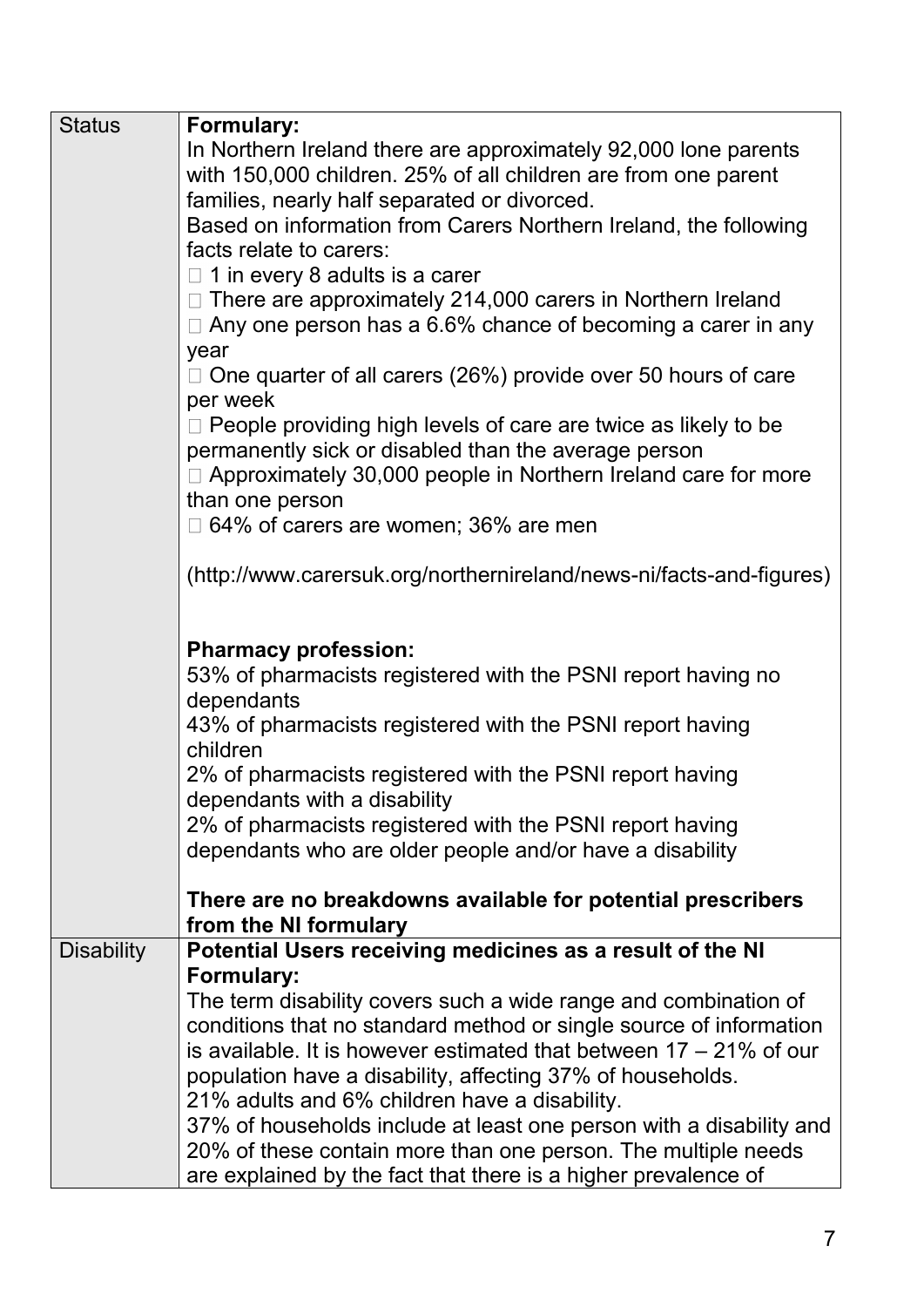|                  | disability among adult females (23% compared with 19% adult<br>males).                                                        |
|------------------|-------------------------------------------------------------------------------------------------------------------------------|
|                  | 203 000 people have a disability which limits their day-to-day                                                                |
|                  | activities a lot, and 156 000 people have a disability which                                                                  |
|                  | somewhat limits their day-to-day activities. 'Day-to-day activities                                                           |
|                  | limited' covers any health problem or disability (including problems                                                          |
|                  | related to old age) which has lasted or is expected to last at least                                                          |
|                  | 12 months (2011 Census Data).                                                                                                 |
|                  | Prevalence of disability increases with age from 5% among young<br>adults to 67% among those who are 85 plus years. (Northern |
|                  | Ireland Statistics and Research Agency (NISRA) 2007).                                                                         |
|                  |                                                                                                                               |
|                  | <b>Pharmacy profession:</b>                                                                                                   |
|                  | 0.5% of pharmacists registered with the PSNI report having a                                                                  |
|                  | disability                                                                                                                    |
|                  | There are no breakdowns available for potential prescribers                                                                   |
|                  | from the NI formulary                                                                                                         |
| <b>Ethnicity</b> | Potential Users receiving medicines as a result of the NI                                                                     |
|                  | <b>Formulary:</b>                                                                                                             |
|                  | Traveller population in N Ireland is estimated at 1301                                                                        |
|                  | Non-White ethnic groups (Asian, Black, Mixed, Other) estimated<br>at: 31113.                                                  |
|                  | The number of births to mothers outside the UK and Ireland have                                                               |
|                  | increased over the past decade with 2347 births in 2008 compared                                                              |
|                  | with 661 in 2001 (9% of all registered births)                                                                                |
|                  | (2011 Census data)                                                                                                            |
|                  |                                                                                                                               |
|                  | <b>Pharmacy profession:</b>                                                                                                   |
|                  | 98.7% of pharmacists registered with the PSNI are White                                                                       |
|                  | 1% of pharmacists registered with the PSNI are from other ethnic                                                              |
|                  | backgrounds                                                                                                                   |
|                  | 0.3% of pharmacists registered with the PSNI are Chinese                                                                      |
|                  | There are no breakdowns available for potential prescribers                                                                   |
|                  | from the NI formulary                                                                                                         |
| Sexual           | Potential Users receiving medicines as a result of the NI                                                                     |
| Orientation      | Formulary:<br>Between 2006 and 2012, there were 715 recorded Civil                                                            |
|                  | Partnerships regionally. However, this is not indicative of the LGB                                                           |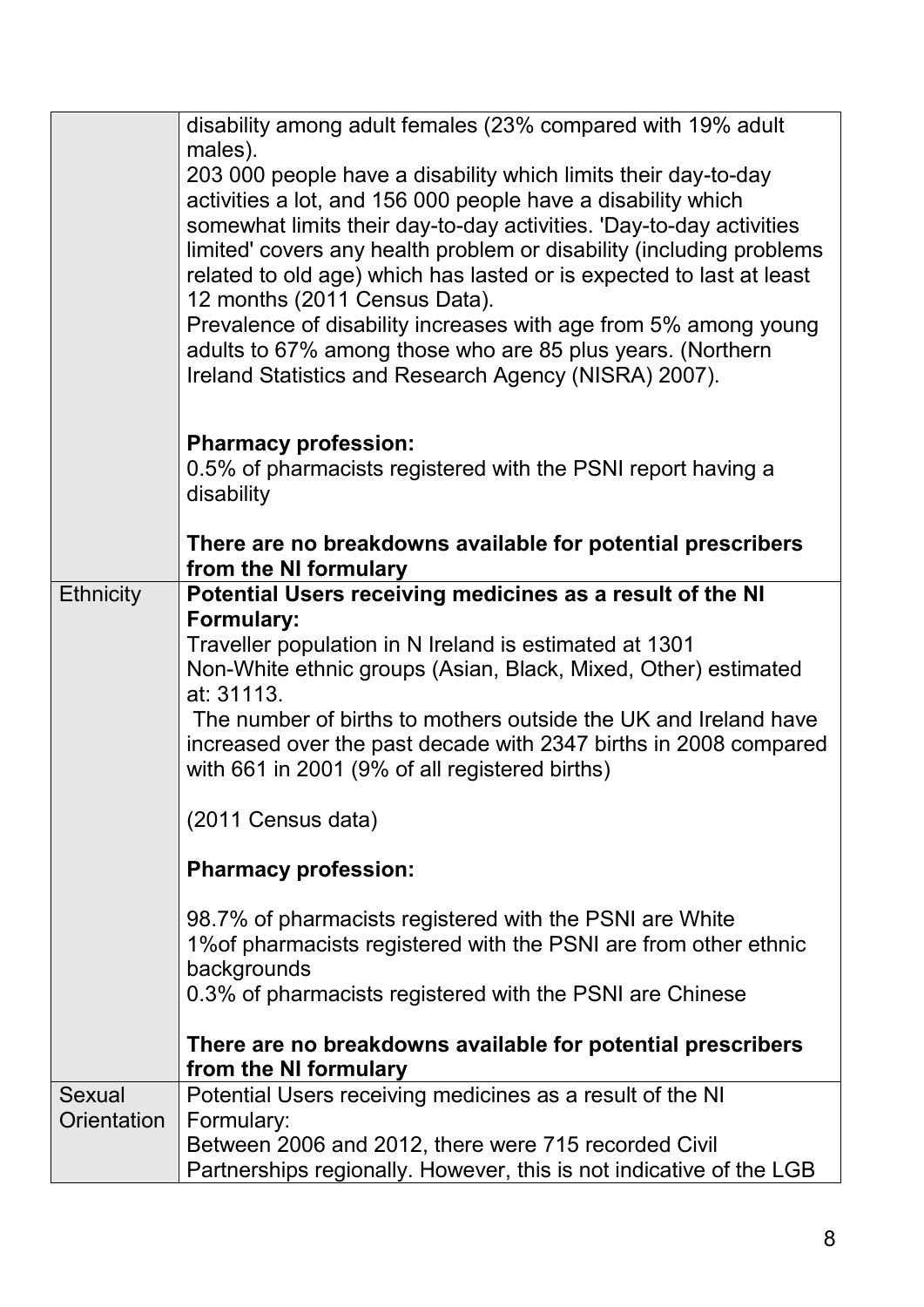|                                                 | population. There are no accurate statistics on sexual orientation in<br>the community as a whole, it is however estimated that between<br>5% and 10% of the population would identify as lesbian, gay or<br>bisexual. |
|-------------------------------------------------|------------------------------------------------------------------------------------------------------------------------------------------------------------------------------------------------------------------------|
|                                                 | <b>Pharmacy profession:</b>                                                                                                                                                                                            |
|                                                 | 98.9% of pharmacists registered with the PSNI reported a sexual<br>orientation towards a different sex                                                                                                                 |
|                                                 | 0.8% of pharmacists registered with the PSNI reported a sexual<br>orientation towards same sex                                                                                                                         |
|                                                 | 0.3% of pharmacists registered with the PSNI reported a sexual<br>orientation towards same and different sex                                                                                                           |
|                                                 | There are no breakdowns available for potential prescribers<br>from the NI formulary                                                                                                                                   |
| <b>Source: Pharmaceutical Society NI (2010)</b> |                                                                                                                                                                                                                        |

#### **2.3 Qualitative Data**

**What are the different needs, experiences and priorities of each of the categories in relation to this policy or decision and what equality issues emerge from this? Note if policy affects both staff and service users, please discuss issues for both.**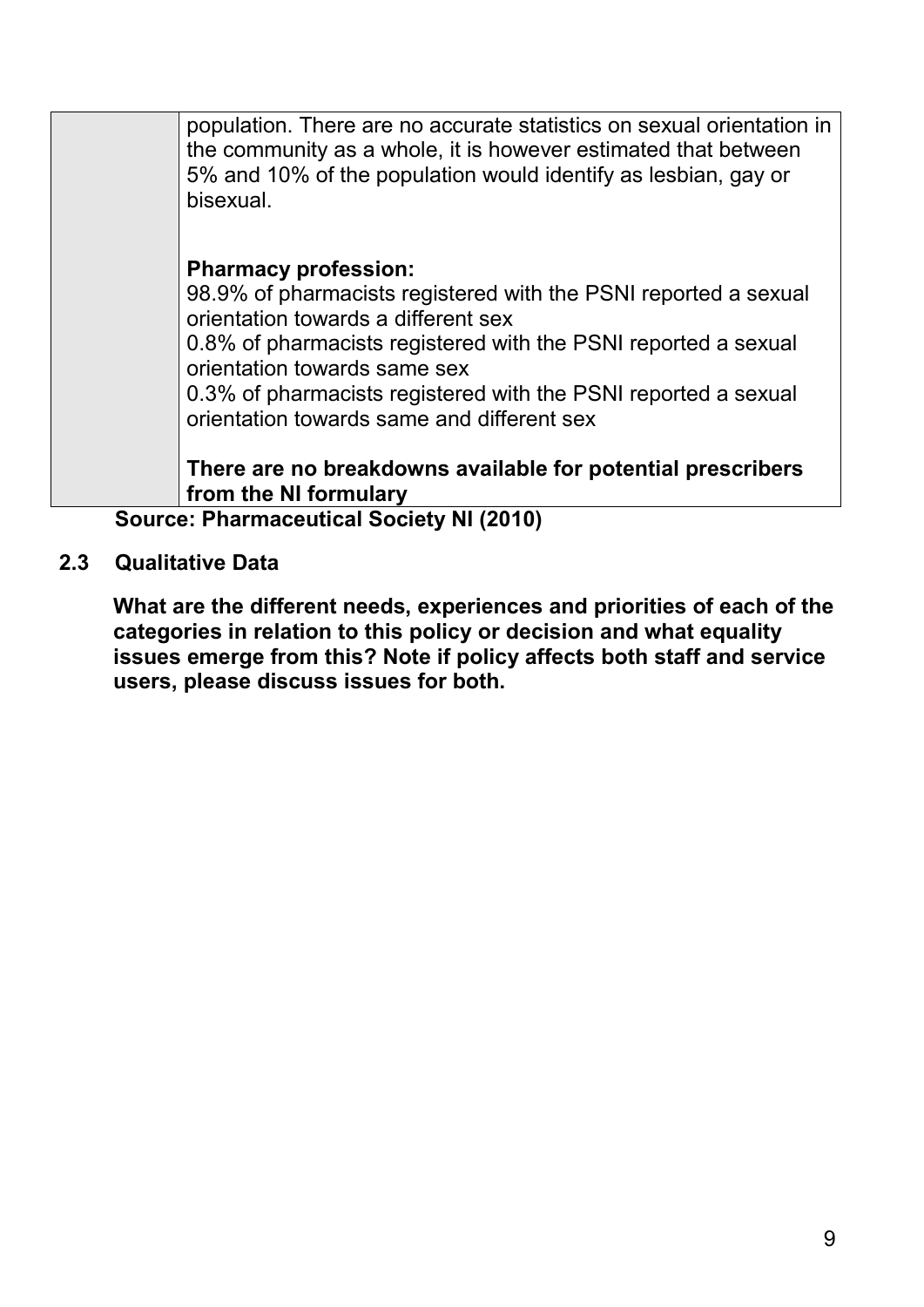| Category                    | <b>Needs and Experiences</b>              |
|-----------------------------|-------------------------------------------|
| Gender                      | Not known in respect of medicines choices |
| Age                         | Not known in respect of medicines choices |
| Religion                    | Not known in respect of medicines choices |
| <b>Political</b><br>Opinion | Not known in respect of medicines choices |
| Marital<br><b>Status</b>    | Not known in respect of medicines choices |
| Dependent<br><b>Status</b>  | Not known in respect of medicines choices |
| <b>Disability</b>           | Not known in respect of medicines choices |
| <b>Ethnicity</b>            | Not known in respect of medicines choices |
| Sexual<br>Orientation       | Not known in respect of medicines choices |

#### **2.4 Multiple Identities**

**Are there any potential impacts of the policy or decision on people with multiple identities? For example; disabled minority ethnic people; disabled women; young Protestant men; and young lesbians, gay and bisexual people.**

There is no information available to identify the potential impact on people with multiple identities.

#### **2.5 Based on the equality issues you identified in 2.2 and 2.3, what changes did you make or do you intend to make in relation to the policy or decision in order to promote equality of opportunity?**

| In developing the policy or decision | What do you intend to do in future |
|--------------------------------------|------------------------------------|
| what did you do or change to         | to address the equality issues you |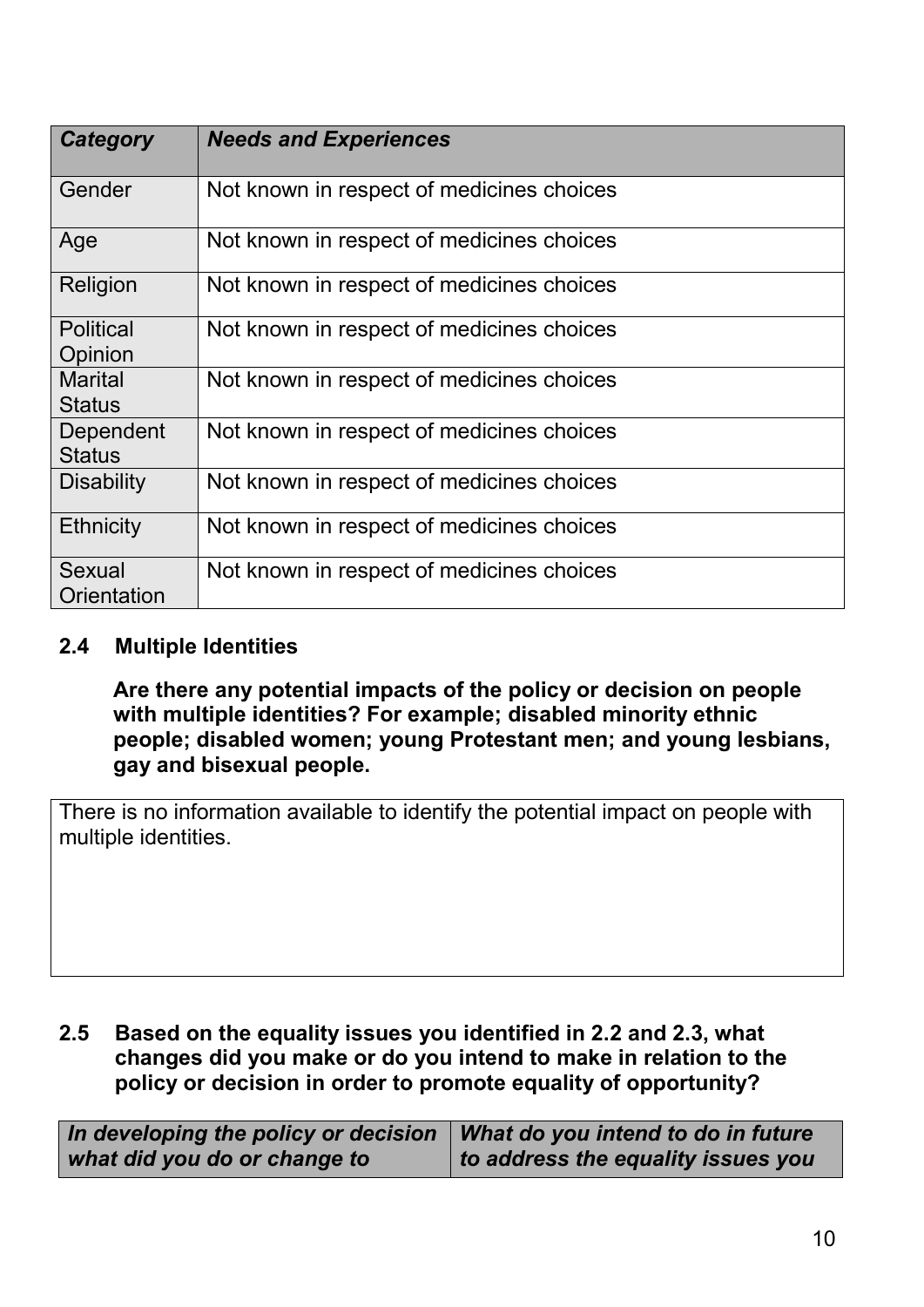| address the equality issues you<br><i>identified?</i> | <i>identified?</i> |
|-------------------------------------------------------|--------------------|
| None identified.                                      |                    |
|                                                       |                    |
|                                                       |                    |
|                                                       |                    |
|                                                       |                    |
|                                                       |                    |
|                                                       |                    |
|                                                       |                    |
|                                                       |                    |
|                                                       |                    |

## **2.6 Good Relations**

**What changes to the policy or decision – if any – or what additional measures would you suggest to ensure that it promotes good relations? (refer to guidance notes for guidance on impact)**

| Group                    | <i><b>Impact</b></i> | <b>Suggestions</b> |
|--------------------------|----------------------|--------------------|
| Religion                 | None anticipated     | No suggestions     |
| <b>Political Opinion</b> | None anticipated     | No suggestions     |
| <b>Ethnicity</b>         | None anticipated     | No suggestions     |

## **(3) SHOULD THE POLICY OR DECISION BE SUBJECT TO A FULL EQUALITY IMPACT ASSESSMENT?**

A full equality impact assessment (EQIA) is usually confined to those policies or decisions considered to have major implications for equality of opportunity.

#### **How would you categorise the impacts of this decision or policy?**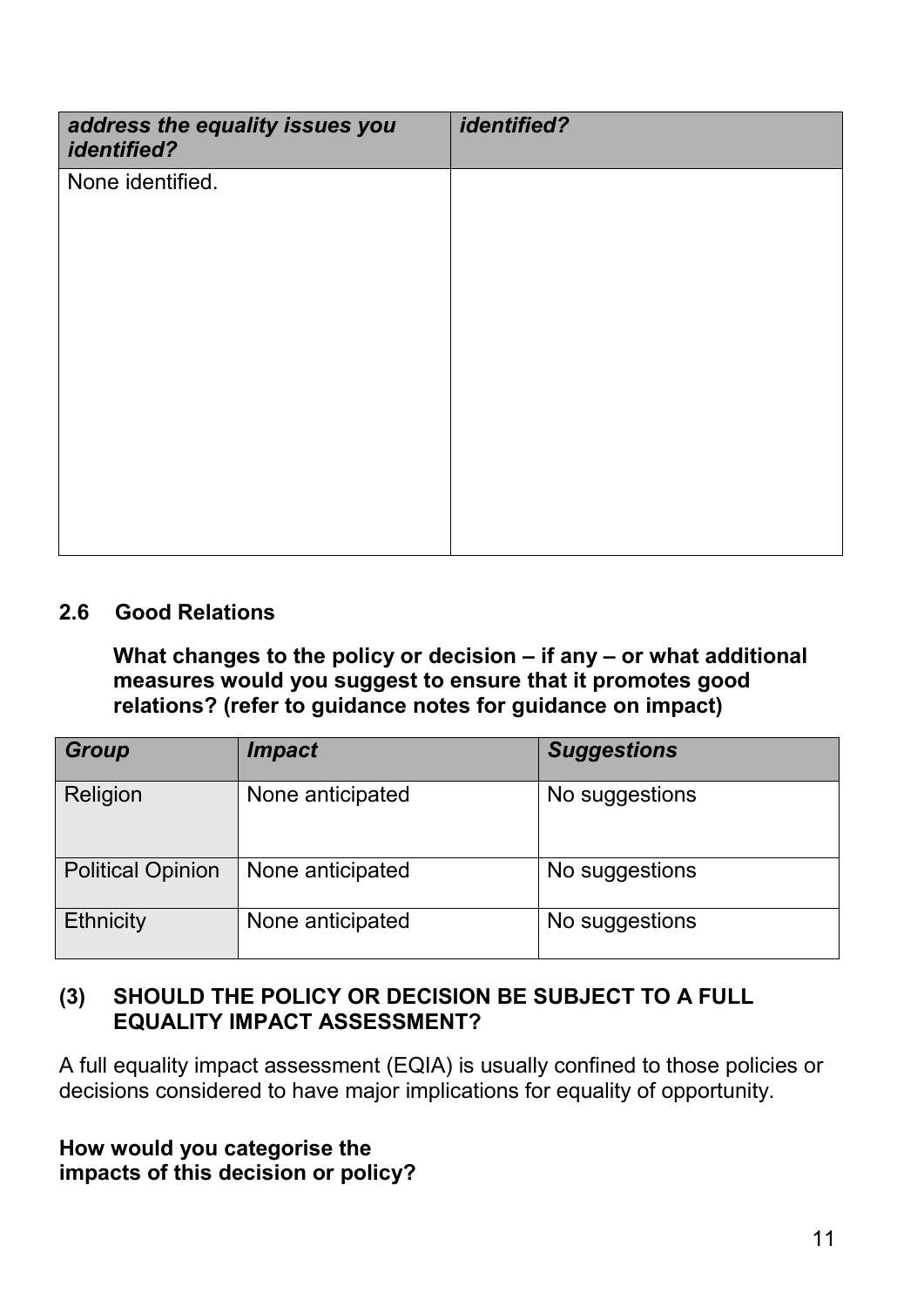## **(refer to guidance notes for guidance on impact)**

**Do you consider that this policy or decision needs to be subjected to a full equality impact assessment?**

#### **Please tick:**

| Major impact      |              |  |
|-------------------|--------------|--|
| Minor impact      |              |  |
| No further impact | $\checkmark$ |  |

## **Please tick:**



Please give reasons for your decisions.

The decision relates to minor changes to the current process for establishing and reviewing the NI Formulary. This process was subject to public consultation in 2011 and no equality issues emerged. During the intervening period the process has been established and no equality issues have emerged. It is not anticipated that any new issues will be identified as part of the consultation process.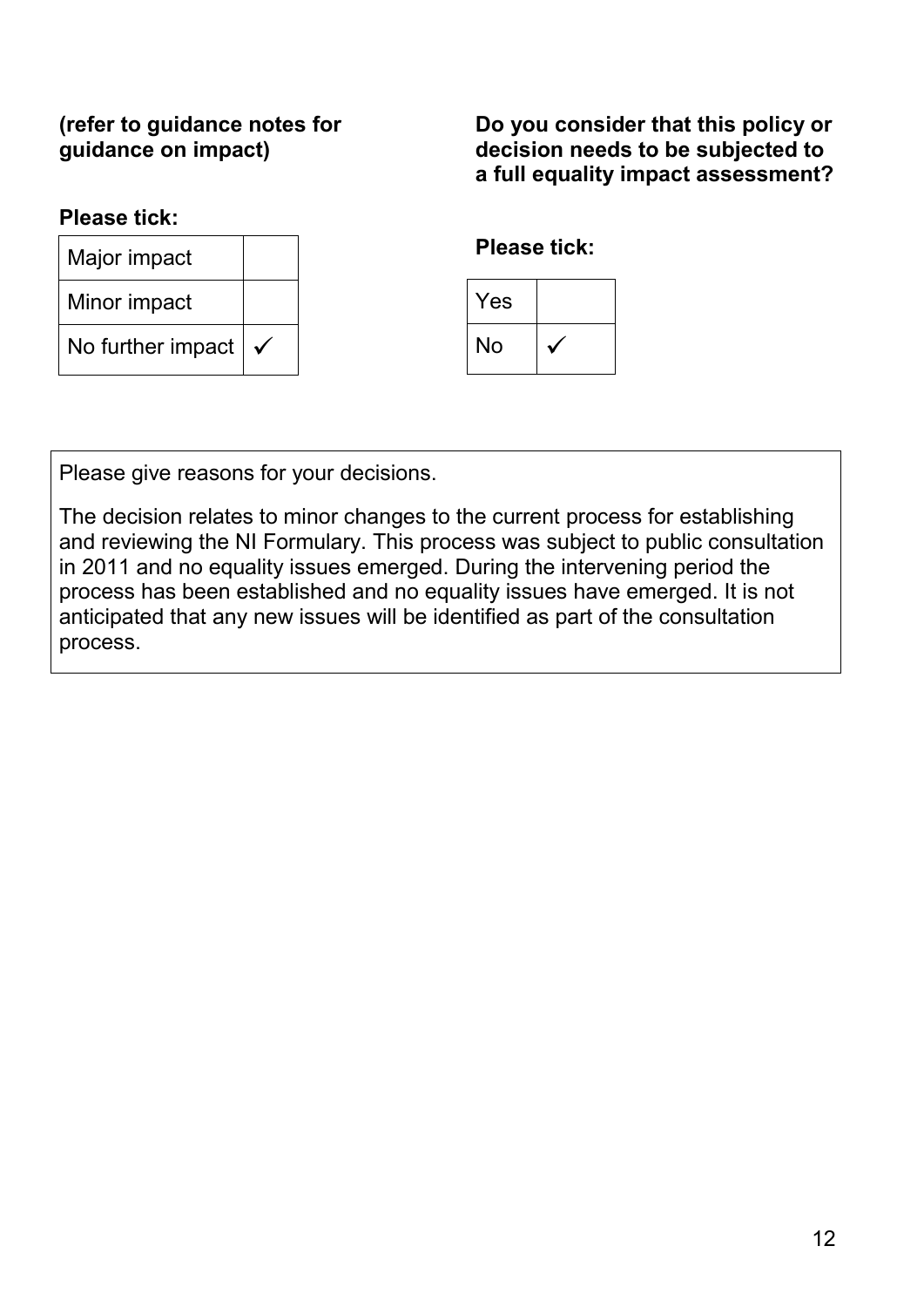## **(4) CONSIDERATION OF DISABILITY DUTIES**

**4.1 In what ways does the policy or decision encourage disabled people to participate in public life and what else could you do to do so?**

| How does the policy or decision                                                                                                                                            | What else could you do to    |
|----------------------------------------------------------------------------------------------------------------------------------------------------------------------------|------------------------------|
| currently encourage disabled                                                                                                                                               | encourage disabled people to |
| people to participate in public life?                                                                                                                                      | participate in public life?  |
| The process includes user<br>representation as part of the decision<br>making process. User representatives<br>with disabilities have equal opportunity<br>to participate. |                              |

**4.2 In what ways does the policy or decision promote positive attitudes towards disabled people and what else could you do to do so?**

| How does the policy or decision                                                                                                                                            | What else could you do to promote   |
|----------------------------------------------------------------------------------------------------------------------------------------------------------------------------|-------------------------------------|
| currently promote positive attitudes                                                                                                                                       | positive attitudes towards disabled |
| towards disabled people?                                                                                                                                                   | people?                             |
| The process includes user<br>representation as part of the decision<br>making process. User representatives<br>with disabilities have equal opportunity<br>to participate. |                                     |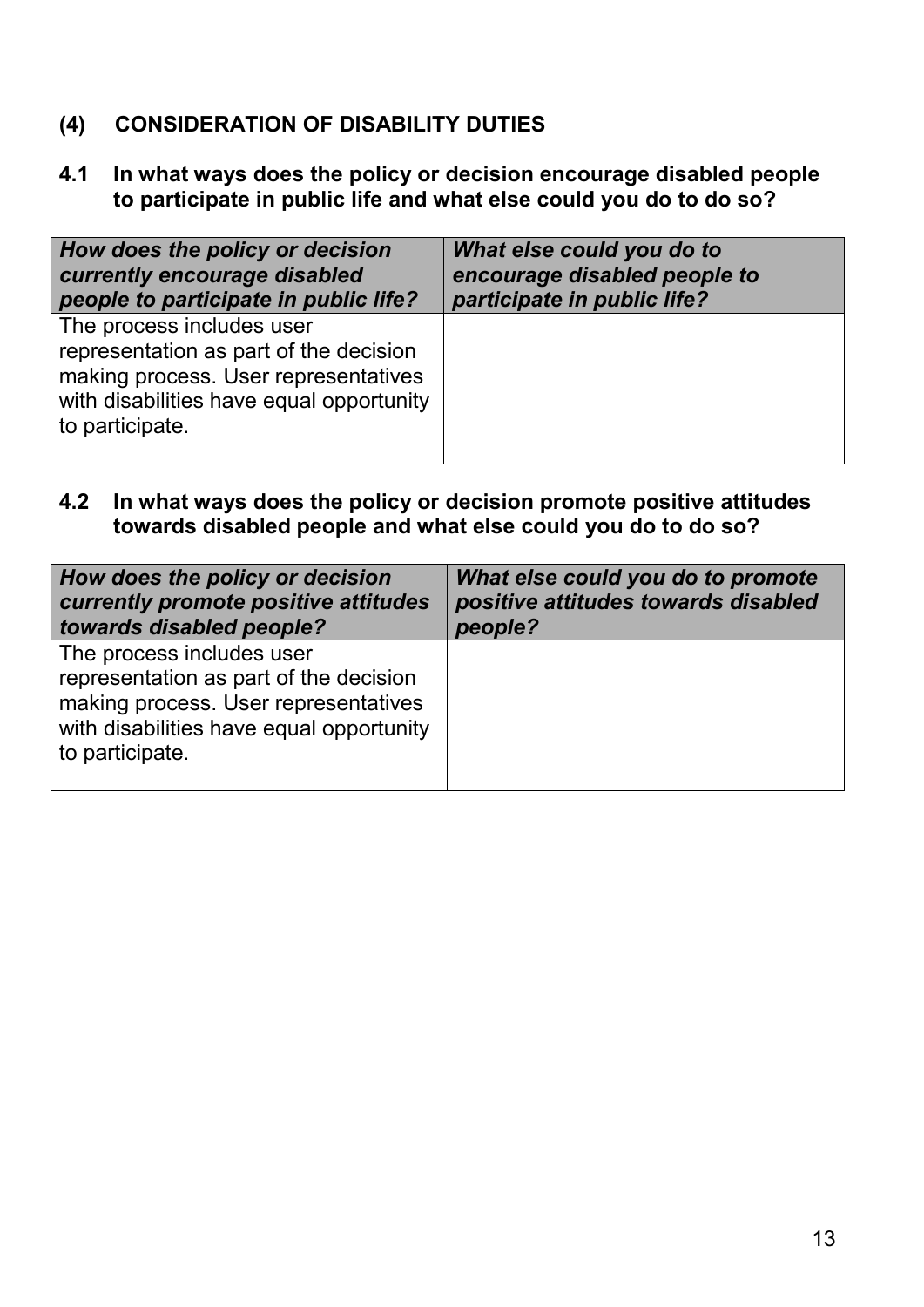## **(5) CONSIDERATION OF HUMAN RIGHTS**

## **5.1 Does the policy or decision affect anyone's Human Rights? Complete for each of the articles**

| <b>ARTICLE</b>                                                                                      | Yes/No    |
|-----------------------------------------------------------------------------------------------------|-----------|
| Article $2 -$ Right to life                                                                         | <b>No</b> |
| Article 3 – Right to freedom from torture, inhuman or<br>degrading treatment or punishment          | <b>No</b> |
| Article 4 - Right to freedom from slavery, servitude &<br>forced or compulsory labour               | <b>No</b> |
| Article 5 – Right to liberty & security of person                                                   | <b>No</b> |
| Article $6$ – Right to a fair & public trial within a reasonable<br>time                            | <b>No</b> |
| Article 7 - Right to freedom from retrospective criminal law<br>& no punishment without law         | <b>No</b> |
| Article 8 – Right to respect for private & family life, home<br>and correspondence.                 | <b>No</b> |
| Article 9 – Right to freedom of thought, conscience &<br>religion                                   | <b>No</b> |
| Article 10 - Right to freedom of expression                                                         | <b>No</b> |
| Article 11 – Right to freedom of assembly & association                                             | <b>No</b> |
| Article 12 – Right to marry & found a family                                                        | <b>No</b> |
| Article 14 – Prohibition of discrimination in the enjoyment<br>of the convention rights             | <b>No</b> |
| $1st$ protocol Article 1 – Right to a peaceful enjoyment of<br>possessions & protection of property | <b>No</b> |
| $1st$ protocol Article 2 – Right of access to education                                             | <b>No</b> |

*If you have answered no to all of the above please move onto to move on to Question 6 on monitoring*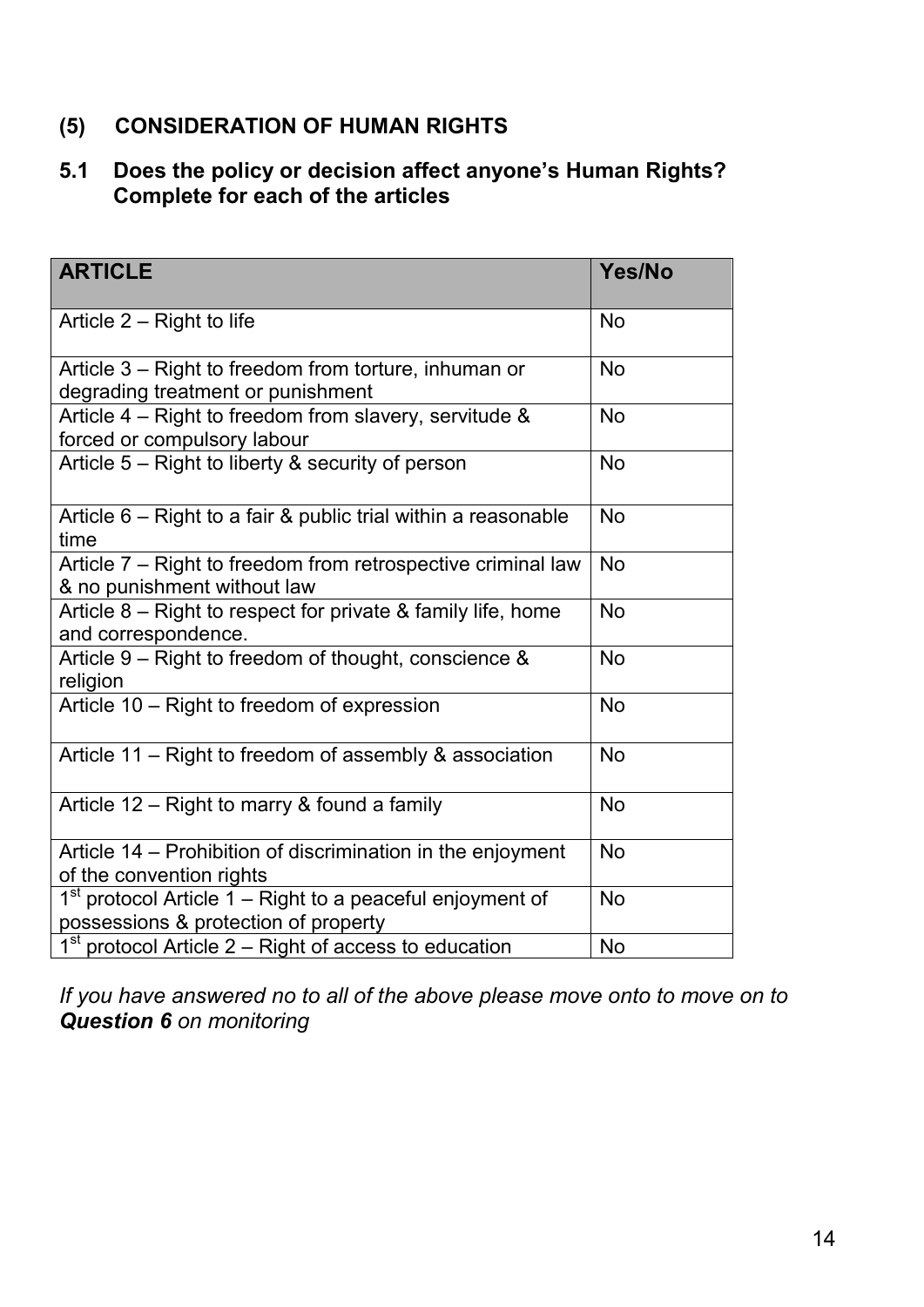**5.2 If you have answered yes to any of the Articles in 5.1, does the policy or decision interfere with any of these rights? If so, what is the interference and who does it impact upon?**

| <b>List the Article</b><br><b>Number</b> | Interfered with?<br>Yes/No | What is the<br>interference and<br>who does it<br>impact upon? | Does this raise any<br>legal issues?*<br>Yes/No |
|------------------------------------------|----------------------------|----------------------------------------------------------------|-------------------------------------------------|
|                                          |                            |                                                                |                                                 |
|                                          |                            |                                                                |                                                 |
|                                          |                            |                                                                |                                                 |
|                                          |                            |                                                                |                                                 |
|                                          |                            |                                                                |                                                 |
|                                          |                            |                                                                |                                                 |
|                                          |                            |                                                                |                                                 |

*\* It is important to speak to your line manager on this and if necessary seek legal opinion to clarify this* 

**5.3 Outline any actions which could be taken to promote or raise awareness of human rights or to ensure compliance with the legislation in relation to the policy or decision.**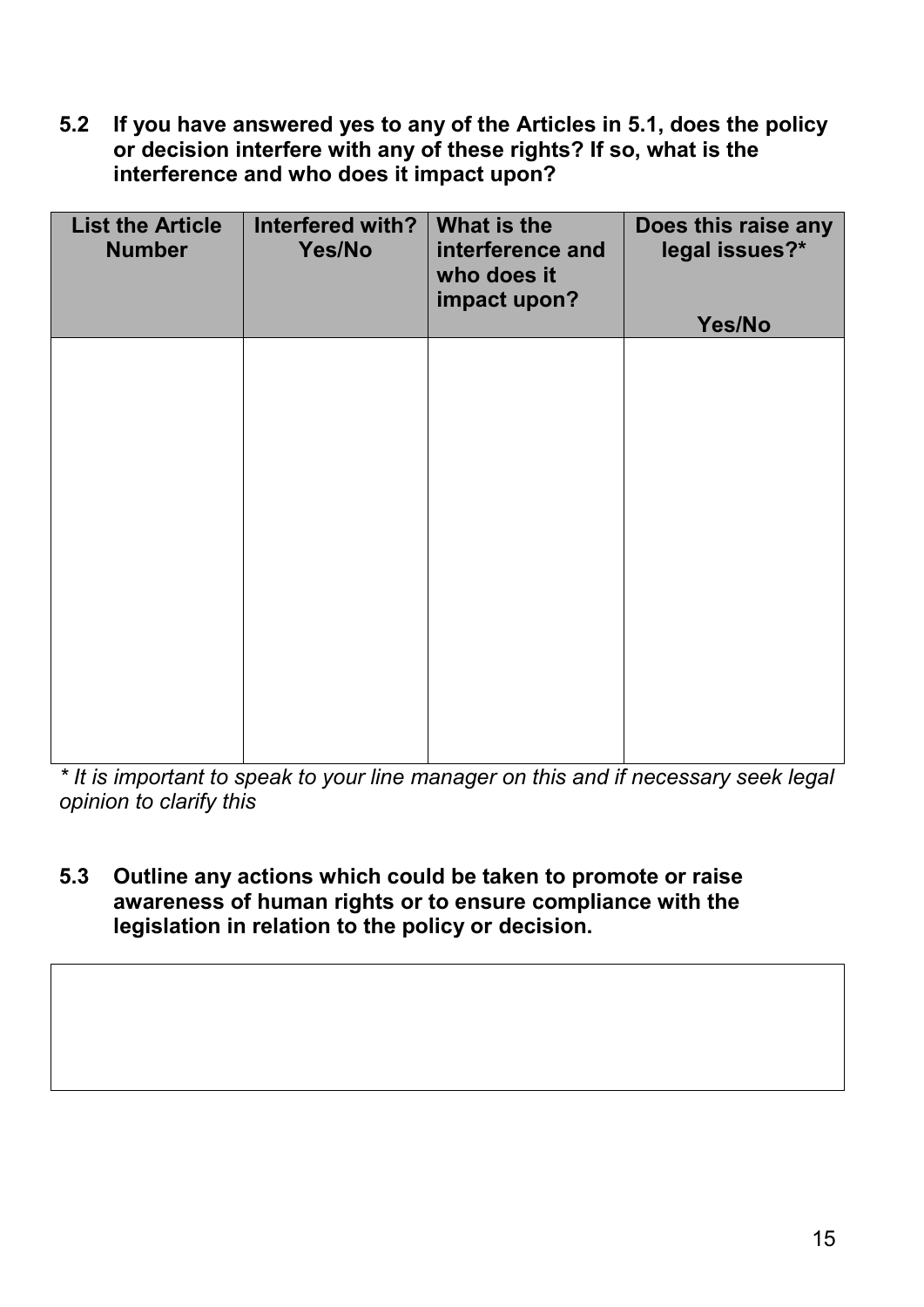## **(6) MONITORING**

**6.1 What data will you collect in the future in order to monitor the effect of the policy or decision on any of the categories (for equality of opportunity and good relations, disability duties and human rights?**

| <b>Disability Duties</b> | <b>Human Rights</b> |
|--------------------------|---------------------|
|                          |                     |
|                          |                     |
|                          |                     |
|                          |                     |

| <b>Approved Lead Officer:</b> | Joe Brogan                             |
|-------------------------------|----------------------------------------|
| Position:                     | Assistant Directors of Integrated Care |
| Policy/Decision Screened by:  | Joe Brogan/Emma Quinn                  |
| Signed:<br>Date:              | 4 August 2015                          |

**Please note that having completed the screening you are required by statute to publish the completed screening template, as per your organisation's equality scheme. If a consultee, including the Equality Commission, raises a concern about a screening decision based on supporting evidence, you will need to review the screening decision.**

**Please forward completed template to: Equality.Unit@hscni.net**

#### **Template produced November 2011**

If you require this document in an alternative format (such as large print, Braille, disk, audio file, audio cassette, Easy Read or in minority languages to meet the needs of those not fluent in English) please contact the Equality Unit: